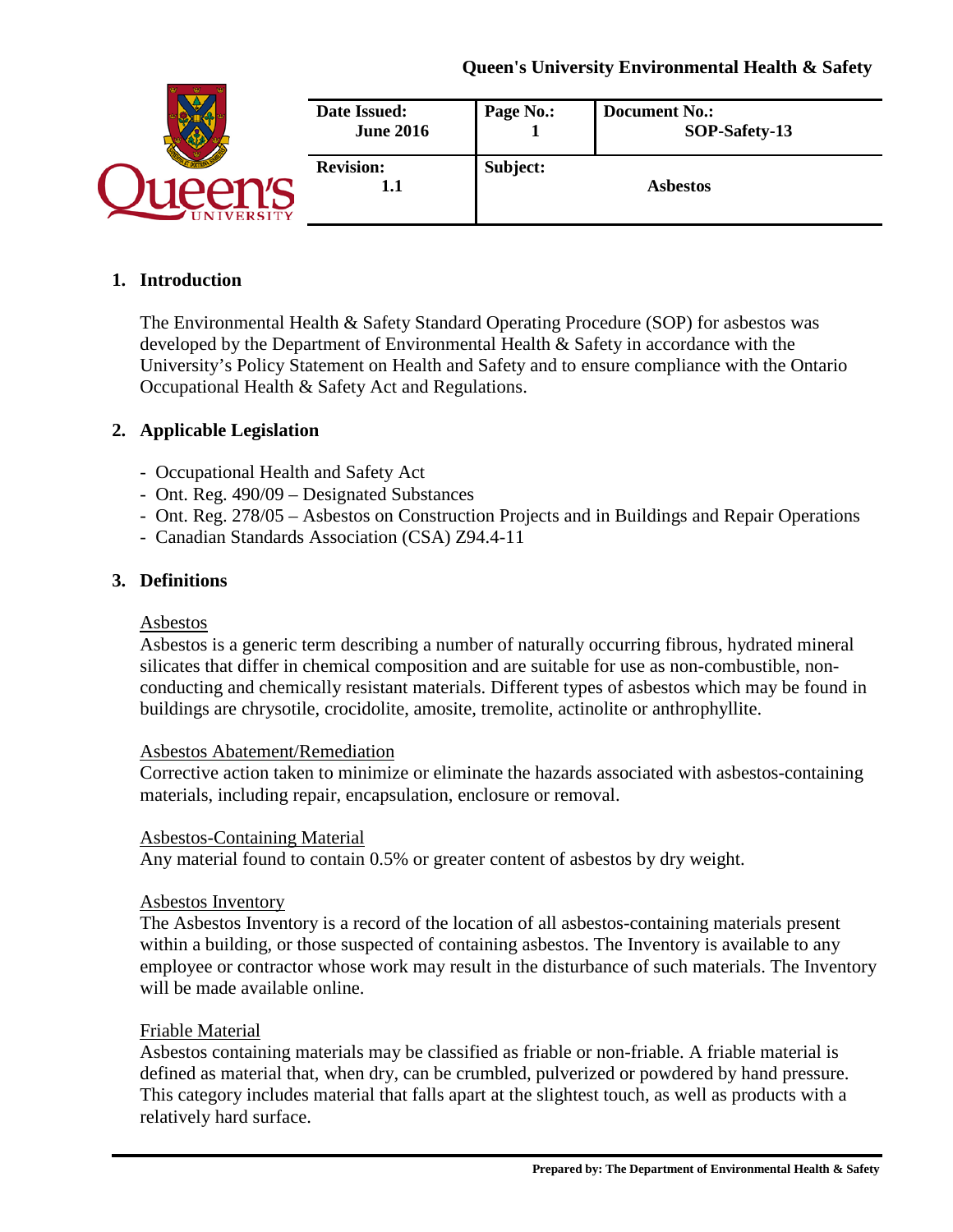|                  | <b>Date Issued:</b><br><b>June 2016</b> | Page No.: | <b>Document No.:</b><br>SOP-Safety-13 |
|------------------|-----------------------------------------|-----------|---------------------------------------|
| <b>JIVERSITY</b> | <b>Revision:</b><br>1.1                 | Subject:  | <b>Asbestos</b>                       |

Friable materials present a greater hazard of releasing asbestos fibres than non-friable materials. Common friable asbestos-containing building materials include sprayed fibrous fireproofing, thermal pipe insulation, and decorative or acoustic texture plasters. Common non-friable asbestoscontaining building materials include asbestos cement boards, ceiling tiles and vinyl floor tiles.

#### Non-Friable Material

A non-friable asbestos product is one in which the asbestos fibres are bound or locked into the product matrix, so that the fibres are not readily released. Such a product would present a risk for fibre release only when it is subject to sanding or cutting with electric power tools. Examples of non-friable asbestos products include vinyl asbestos floor tiles, acoustic ceiling tiles, and asbestos cement products.

#### **4. Responsibilities**

This section outlines the responsibilities within the University for the implementation of this SOP.

#### **4.1 Directors and Department Heads:**

Ensure that pertinent construction project managers, supervisors and employees are notified of their responsibilities for working with asbestos.

Ensure that all employees who may come in contact with asbestos have received instruction in asbestos through courses offered by the Department of Environmental Health  $\&$  Safety, and departmental instruction on the specific locations of asbestos.

Ensure that procedures, equipment and materials appropriate for the specific work locations under his/her authority are provided to protect the health and safety of all employees.

Ensure that all employees are given adequate supervision and instruction on the hazards of asbestos.

Ensure that the components of this SOP and the Occupational Health and Safety Act and Regulations are implemented in all facilities under his/her authority.

Ensure that all employees who are required to work in close proximity to asbestos that could be disturbed are informed about the online Asbestos Inventory and can access the database.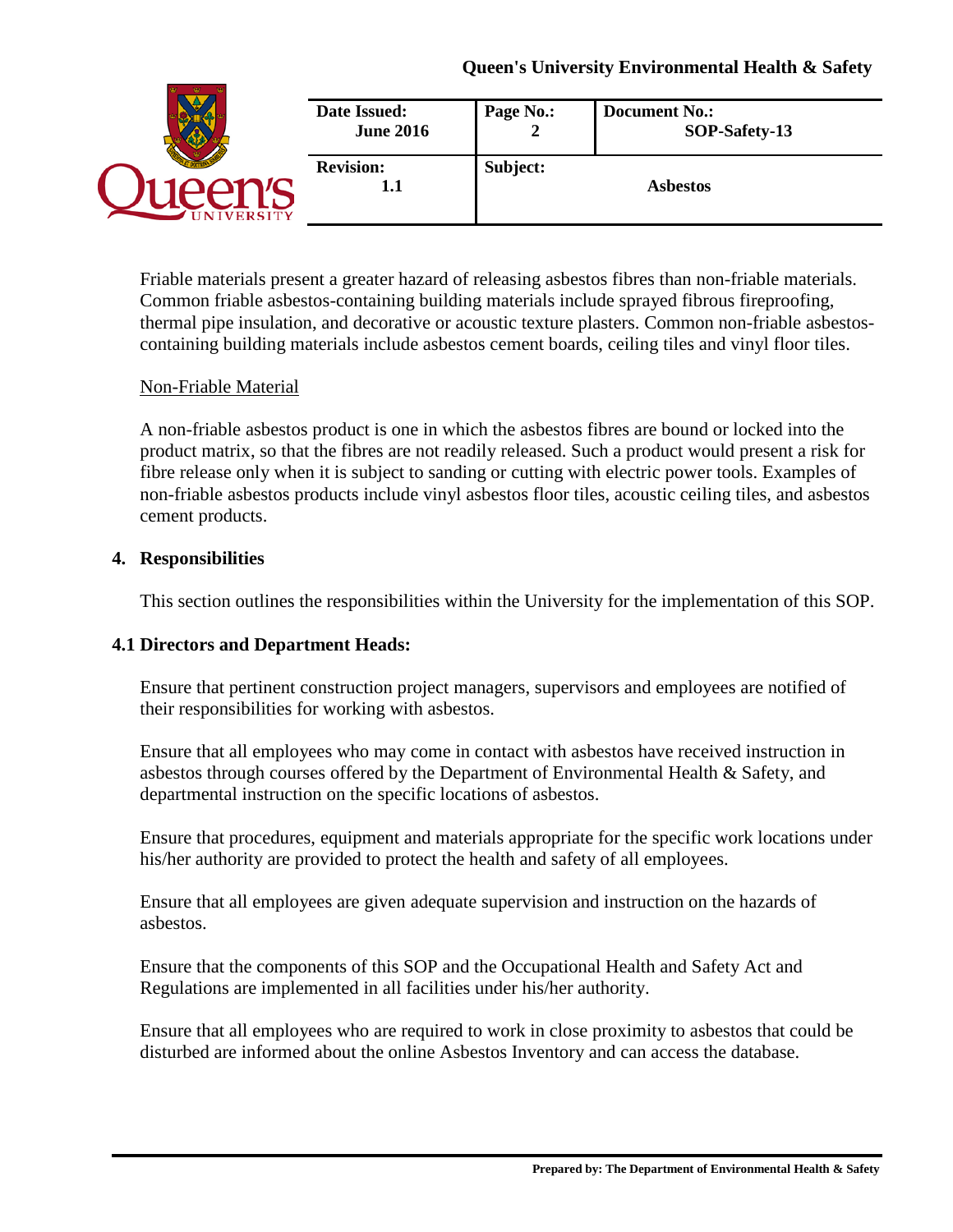|                 | Date Issued:            | Page No.: | <b>Document No.:</b> |
|-----------------|-------------------------|-----------|----------------------|
|                 | <b>June 2016</b>        | 3         | SOP-Safety-13        |
| <b>IVERSITY</b> | <b>Revision:</b><br>1.1 | Subject:  | <b>Asbestos</b>      |

### **4.2 Physical Plant Services Project Managers, Managers and Supervisors:**

Prior to calling for tenders for any construction-related activity, or repair work on equipment or machinery, determine whether any asbestos containing material will be disturbed. Building materials are identified as confirmed or presumed asbestos materials in the online Asbestos Inventory database. Materials that have been identified as "presumed" require sampling or need to be treated as asbestos containing material, in the case of friable spray on insulation, as though it contains a form of asbestos other than chrysotile. Appendix B, Asbestos Sampling Requisition, must be filled out and forwarded to the Department of Environmental Health & Safety to initiate sampling of materials which are presumed to contain asbestos or materials which have not previously been identified.

Prior to any building demolition, ensure that all asbestos has been removed from the structure.

Provide any contractor in advance of receiving tenders a designated substance report which includes a copy of all drawings, plans or specifications identifying the location of asbestos containing material.

Classify all asbestos work under his/her jurisdiction as Type 1, Type 2 or Type 3, in consultation with the Department of Environmental Health & Safety.

Ensure that employees of the University are only assigned to perform Type 1 asbestos work.

Ensure that any Type 2 or Type 3 Asbestos work is done by a qualified external contractor, who specializes in such work and has a well-established reputation for quality workmanship in the field of asbestos control and remediation. (Contractor Qualifications – Appendix D).

Supervisors must be knowledgeable about the locations of, hazards and standard operating procedures associated with working with asbestos, the education and training requirements for working with asbestos, the appropriate standard operating procedures for all such locations under his/her authority, as well as the other requirements of this program.

Ensure that employees are familiar with the hazards and that all employees receive training as required by this Standard Operating Procedure and only perform work in accordance with the level of training received.

Ensure that all employees under his/her authority are informed about the location of asbestoscontaining materials that may be disturbed in the course of their duties and that employees and building occupants are notified of scheduled asbestos work within their workplace.

Ensure that all employees use appropriate equipment and materials for working with asbestos at all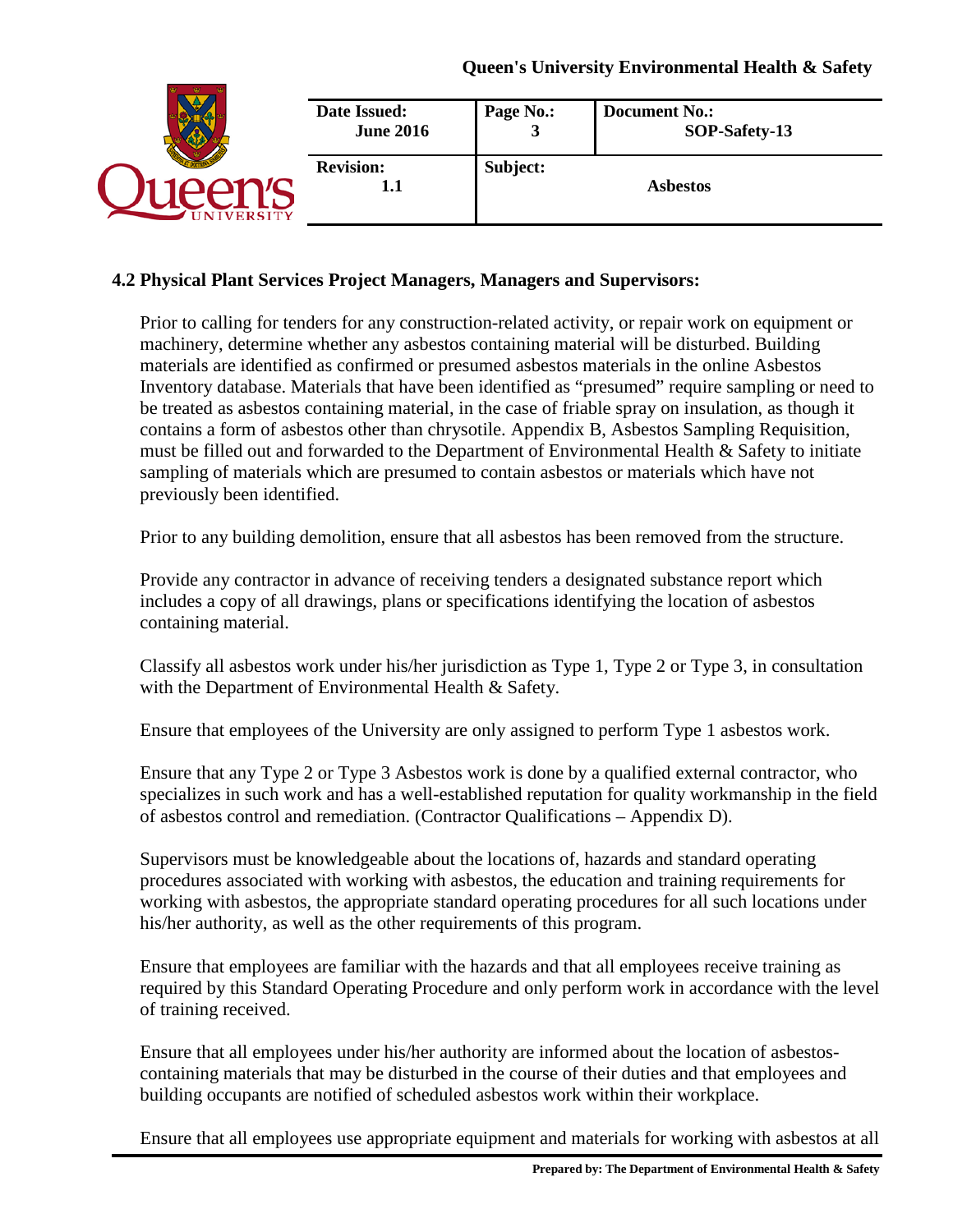|                 | <b>Date Issued:</b>     | Page No.: | <b>Document No.:</b> |
|-----------------|-------------------------|-----------|----------------------|
|                 | <b>June 2016</b>        | 4         | SOP-Safety-13        |
| <b>IVERSITY</b> | <b>Revision:</b><br>1.1 | Subject:  | <b>Asbestos</b>      |

times.

Arrange for the clean-up, sealing, enclosure or removal of any fallen or deteriorated asbestos.

Provide notification (Asbestos Work Requisition – Appendix C) to the Department of Environmental Health & Safety prior to the commencement of asbestos removal and repair operations which specifies the extent of the work to be used in the development and updating of the Asbestos Inventory. Provide copies of Bill of Lading for Asbestos removal to the Department of Environmental Health & Safety.

In the event that previously unidentified asbestos-containing material is discovered in the course of work, ensure that employees immediately stop all work and notify the Department of Environmental Health & Safety.

Ensure that contractors who will be performing abatement work perform the work in accordance with our asbestos policy and Ontario Regulation 278/05 – "Designated Substance – Asbestos on Construction Projects and in Building and Repair Operations".

# **4.3 The Department of Environmental Health & Safety**

Ensure that each department is aware of responsibilities under this Standard Operating Procedure.

Review this Standard Operating Procedure (SOP) periodically to ensure that it meets all legislative requirements, and amend as necessary.

Develop and update an online database of Asbestos Inventory.

Provide technical advice and recommendations regarding asbestos identification, hazard evaluation, and control measures related to asbestos.

Maintain dated records of inspection results, hazard assessments and test results.

Decommission equipment containing asbestos, and provide means of disposal of such equipment.

Perform sampling and testing of suspected asbestos-containing material.

Review all Asbestos Work Requisitions / Permits (Appendix C) and provide final approval.

Ensure that competent and reputable external contractors provide clearance testing following any Type 3 asbestos removal operations.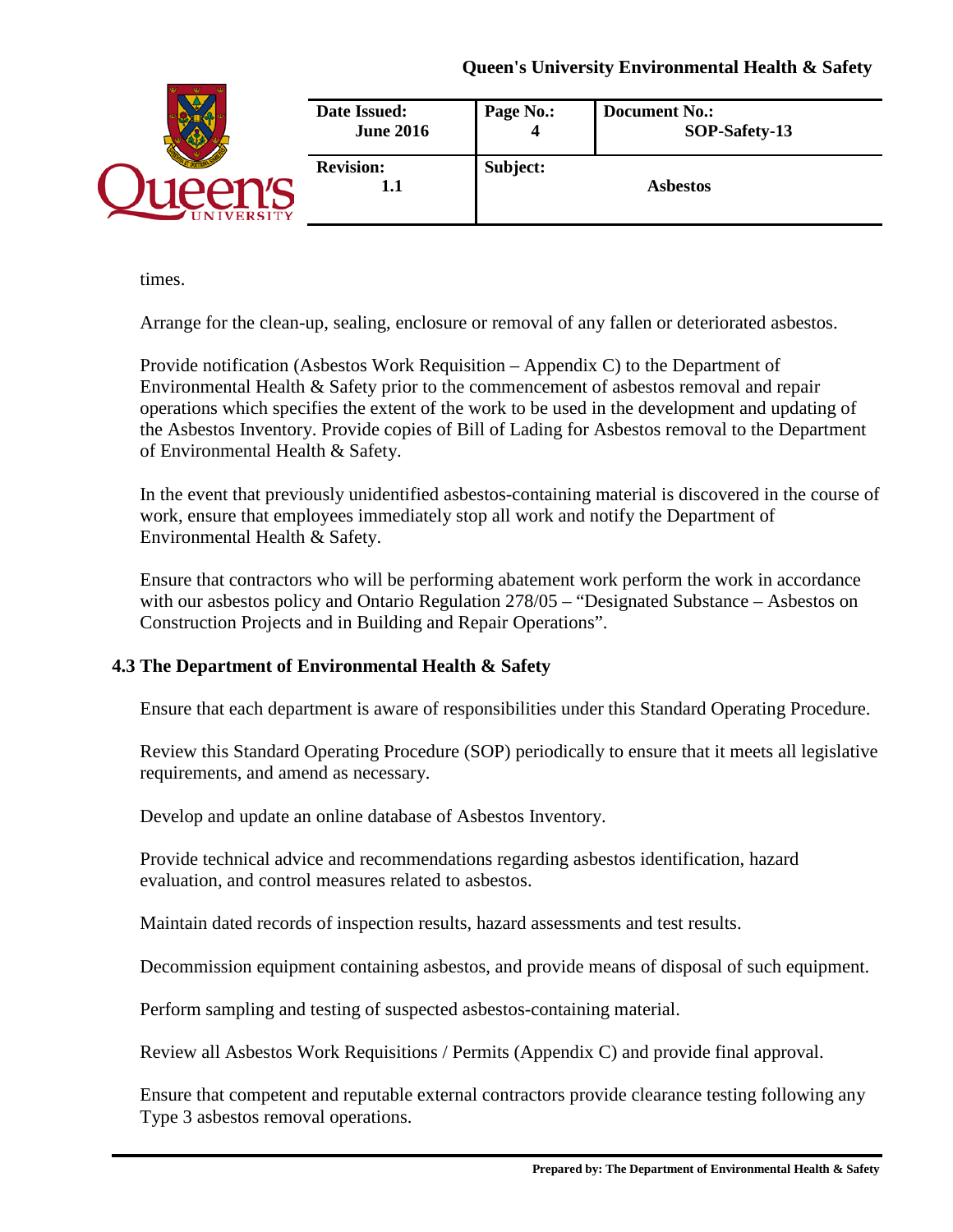|                 | Date Issued:            | Page No.:     | <b>Document No.:</b> |
|-----------------|-------------------------|---------------|----------------------|
|                 | <b>June 2016</b>        | $\mathcal{D}$ | SOP-Safety-13        |
| <b>IVERSITY</b> | <b>Revision:</b><br>1.1 | Subject:      | <b>Asbestos</b>      |

Maintain dated records of all clearance testing performed.

Provide ongoing asbestos training and education programs.

Consult with the Joint Health and Safety Committees and receive recommendations regarding the measures and procedures contained in this SOP.

# **4.4 Employees**

Be familiar with the hazards associated with working with asbestos and the pertinent standard operating procedures for asbestos.

Work in accordance with written standard operating procedures for asbestos.

Perform only Type 1 asbestos removal operations and follow the procedures as outlined in Appendix E.

Use the appropriate equipment and materials provided for working with asbestos.

Promptly report any known or suspected asbestos-containing material to his or her supervisor.

# **4.5 External Contractors**

Provide written acknowledgement that they will comply with the requirements of the Ontario Regulation respecting Asbestos on Construction Projects and in Building and Repair Operations and the University's Asbestos Standard Operating Procedure.

Ensure that all employees under their control are trained in asbestos hazards and control procedures prior to conducting any work which may disturb asbestos, and provide documentation of training to the department which is contracting the work.

Provide documentation of training for all employees and supervisors under their control, who are involved in Type 3 asbestos removal. The training must meet the requirements of O.Regulation 278/05 under the Occupational Health and Safety Act and be approved by the Ministry of Training, Colleges and Universities (MTCU) effective November 1, 2007.

Ensure that all employees under their control are informed about the location of asbestoscontaining materials that may be disturbed.

In the event that previously unidentified asbestos-containing material is discovered in the course of work, ensure that employees immediately stop all work and notify the department contracting the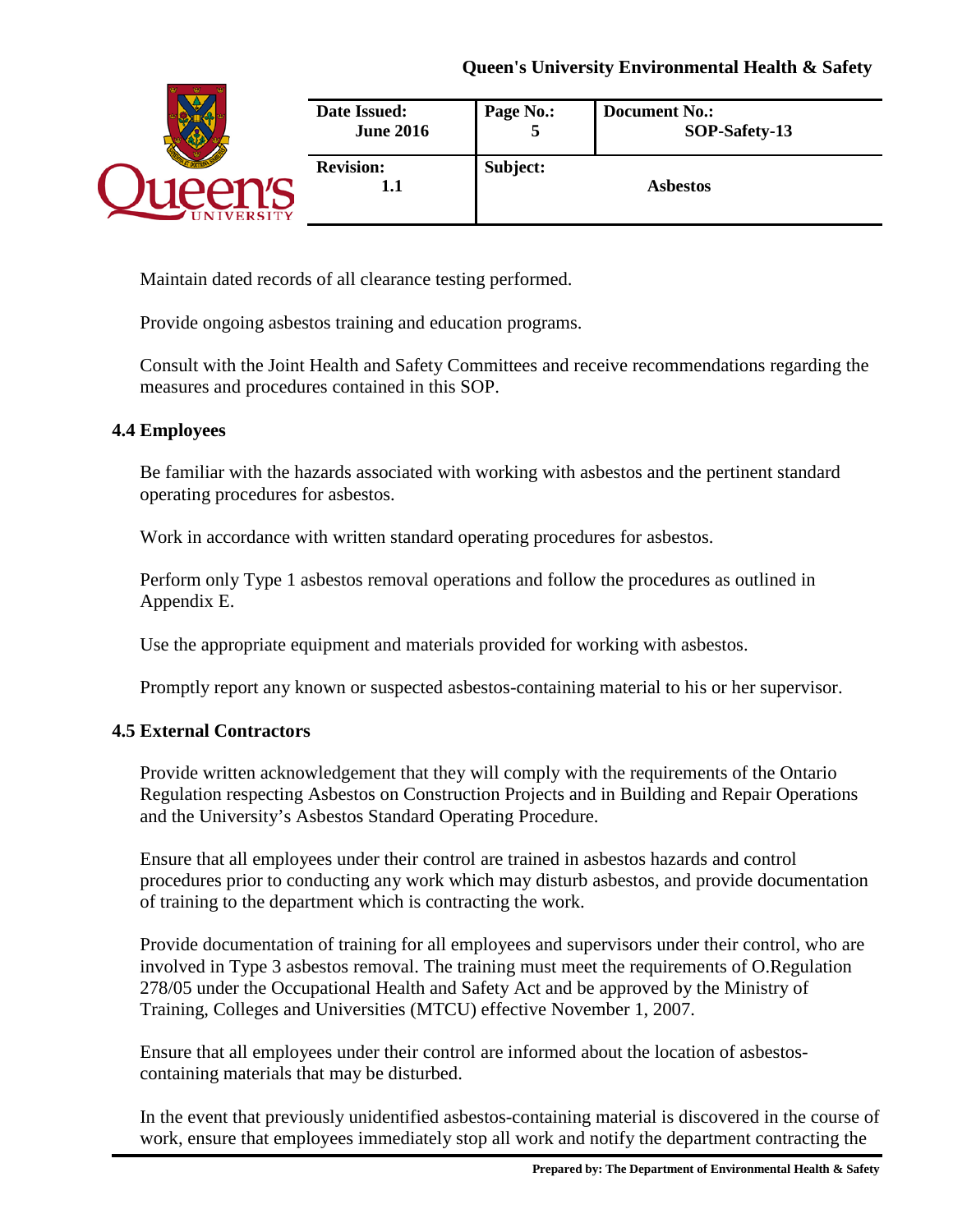|                | Date Issued:            | Page No.: | <b>Document No.:</b> |
|----------------|-------------------------|-----------|----------------------|
|                | <b>June 2016</b>        | o         | SOP-Safety-13        |
| <b>VERSITY</b> | <b>Revision:</b><br>1.1 | Subject:  | <b>Asbestos</b>      |

work.

Perform all Type 2 and Type 3 Asbestos work.

Ensure that all asbestos waste is safely packaged and properly disposed of in accordance with legislative requirements.

# **5. Classification of Asbestos Work**

# Type 1 Asbestos Work

The following are Type 1 operations:

- Installing or removing ceiling tiles that are asbestos-containing material, if the tiles cover an area less than 7.5 square metres and are installed or removed without being broken, cut, drilled, abraded, ground, sanded or vibrated.
- Installing or removing non-friable asbestos-containing material, other than ceiling tiles, if the material is installed or removed without being broken, cut, drilled, abraded, ground, sanded or vibrated.
- Breaking, cutting, drilling, abrading, grinding, sanding or vibrating non-friable asbestoscontaining material if,
	- o The material is wetted to control the spread of dust or fibres, and
	- o The work is done only by means of non-powered hand-held tools.
- Removing less than one square metre of drywall in which joint-filling compounds that are asbestos-containing material have been used.
- Type 1 Removal Procedures are outlined in Appendix E

# Type 2 Asbestos Work

The following are Type 2 operations:

- Removing all or part of a false ceiling to obtain access to a work area, it asbestos-containing material is likely to be lying on the surface of the false ceiling.
- The removal or disturbance of one square metre or less of friable asbestos-containing material during the repair, alteration, maintenance or demolition of all or part of machinery or equipment or a building, aircraft, locomotive, railway car, vehicle or ship.
- Enclosing friable asbestos-containing material.
- Applying tape or a sealant or other covering to pipe or boiler insulation that is asbestoscontaining material.
- Installing or removing ceiling tiles that are asbestos-containing material, if the tiles cover an area of 7.5 square metres or more and are installed or removed without being broken, cut drilled abraded, ground, sanded or vibrated.
- Breaking, cutting, drilling, abrading, grinding, sanding or vibrating non-friable asbestos-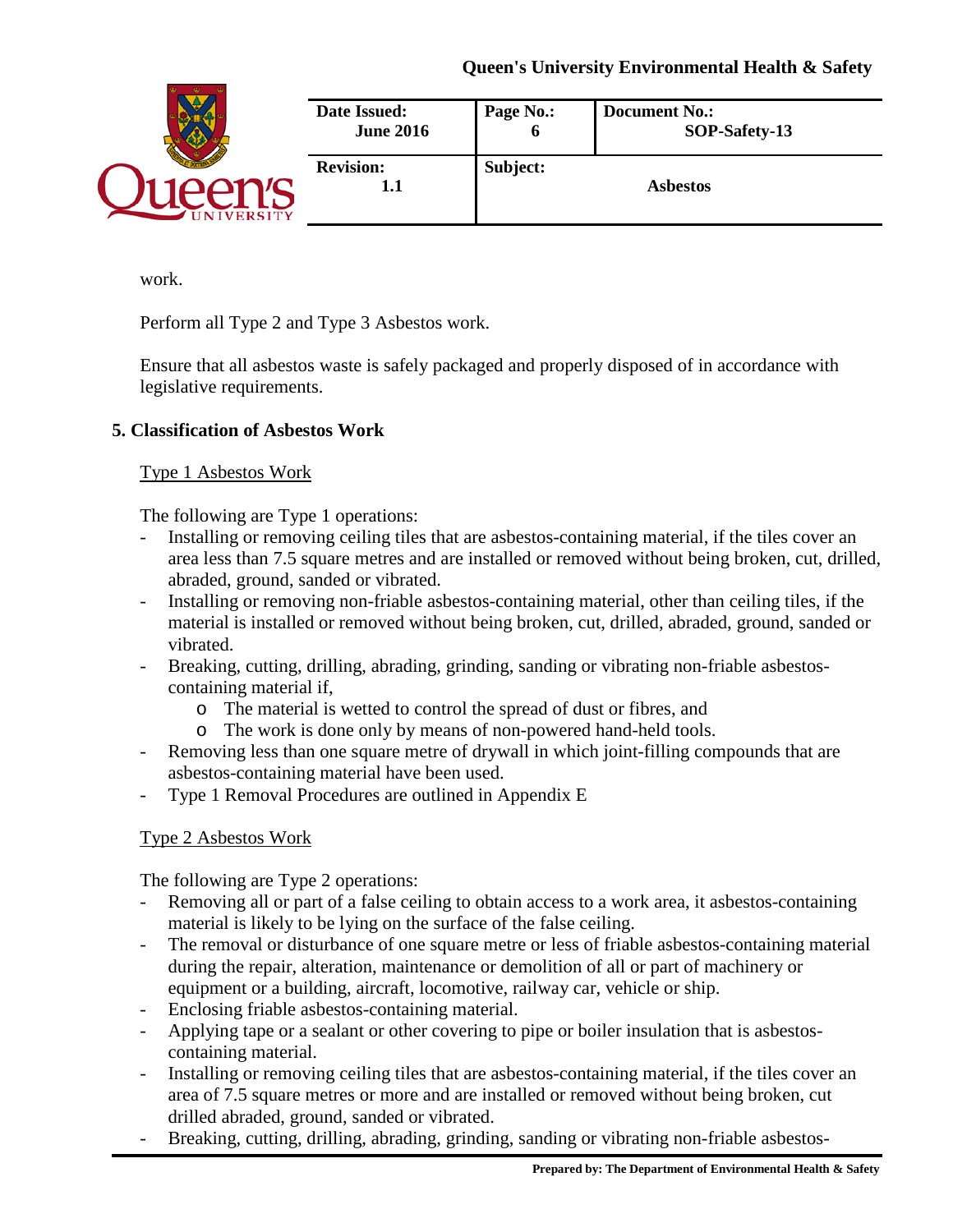|                | Date Issued:<br><b>June 2016</b> | Page No.: | <b>Document No.:</b><br>SOP-Safety-13 |
|----------------|----------------------------------|-----------|---------------------------------------|
| <b>VERSITY</b> | <b>Revision:</b><br>1.1          | Subject:  | <b>Asbestos</b>                       |

containing material if,

- o The material is not wetted to control the spread of dust or fibres, and
- o The work is done only by means of non-powered hand-held tools.
- Removing one square metre or more of drywall in which joint filling compounds that are asbestos-containing material have been used.
- Breaking, cutting, drilling, abrading, grinding, sanding or vibrating non-friable asbestoscontaining material if the work is done by means of power tools that are attached to dustcollecting devices equipped with HEPA filters.
- Removing insulation that is asbestos-containing material from a pipe, duct or similar structure using a glove bag.
- Cleaning or removing filters used in air handling equipment in a building that has sprayed fireproofing that is asbestos-containing material.
- An operation that,
	- o Is not mentioned in any of the above paragraphs
	- o May expose a worker to asbestos, and
	- o Is not classified as a Type 1 or Type 3 operation.

# Type 3 Asbestos Work

The following are Type 3 operations:

- The removal or disturbance of more than one square metre of friable asbestos-containing material during the repair, alteration, maintenance, or demolition of all or part of a building, aircraft, ship, locomotive, railway car or vehicle or any machinery or equipment.
- The spray application of a sealant to friable asbestos-containing material.
- Cleaning or removing air handling equipment, including rigid ducting but not including filter, in a building that has sprayed fireproofing that is asbestos-containing material.
- Repairing, altering or demolishing all or part of a kiln, metallurgical furnace or similar structure that is made in part of refractory materials that are asbestos-containing materials.
- Breaking, cutting, drilling abrading, grinding, sanding or vibrating non-friable asbestoscontaining material, if the work is done by means of power tools that are not attached to dustcollecting devices equipped with HEPA filters.
- Repairing, altering or demolishing all or part of any building in which asbestos is or was used in the manufacture of products, unless the asbestos was cleaned up and removed before March 16, 1986.

# **6. Training**

All University employees who will be responsible for managing, overseeing or coordinating work that may disturb asbestos-containing material shall receive appropriate training and education in keeping with the level of asbestos work they may be involved with.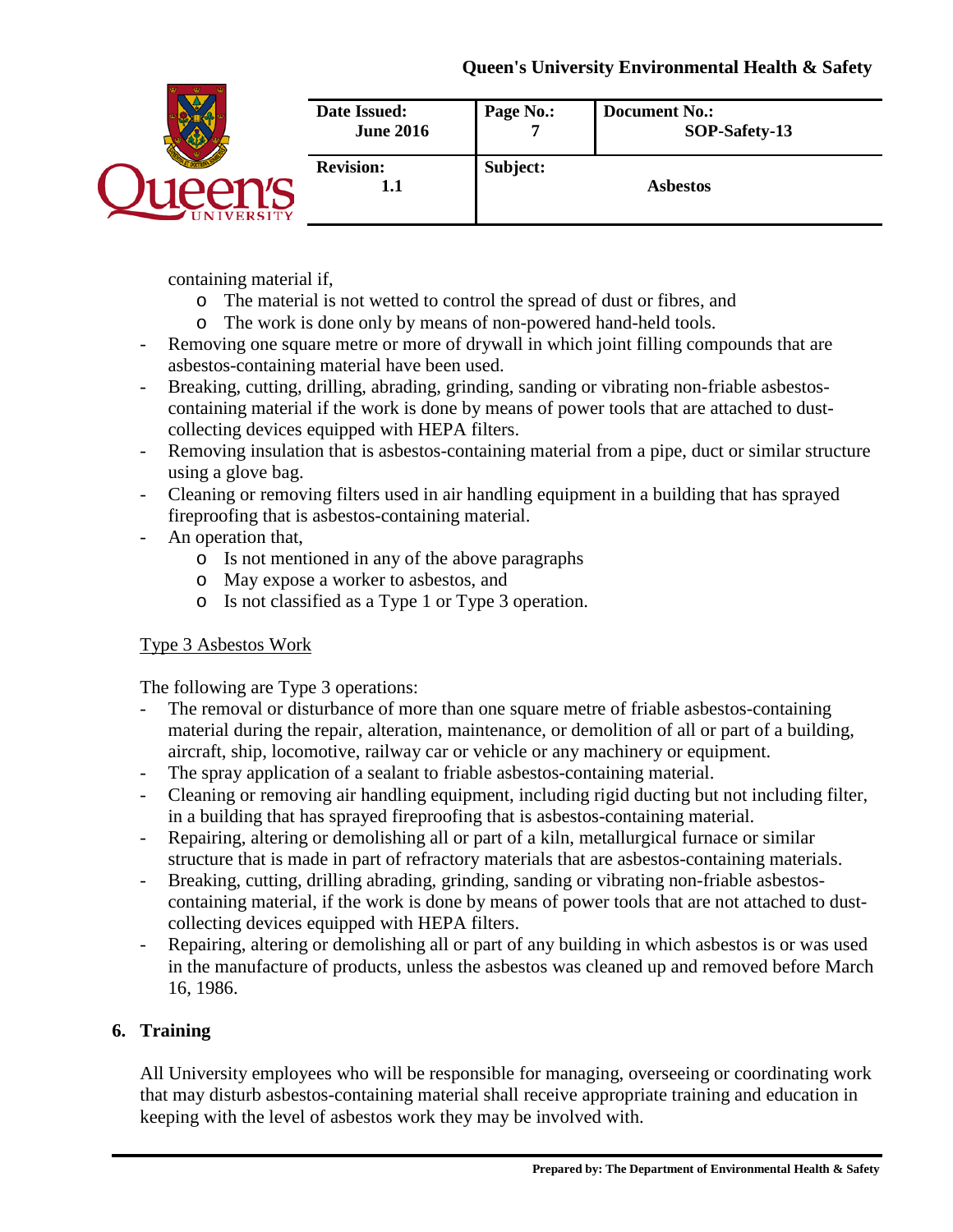|                  | Date Issued:            | Page No.: | <b>Document No.:</b> |
|------------------|-------------------------|-----------|----------------------|
|                  | <b>June 2016</b>        | 8         | SOP-Safety-13        |
| <b>NIVERSITY</b> | <b>Revision:</b><br>1.1 | Subject:  | <b>Asbestos</b>      |

All University employees who work around and who may disturb asbestos containing material shall receive training and education commensurate with their degree and risk of exposure.

Half-day asbestos awareness sessions, designed to make employees aware of the uses, locations and hazards of asbestos, work practices around asbestos and asbestos management policies in the workplace is mandatory for all Physical Plant Services, Residence, Community Housing and Information Technology Service employees who may come into contact with asbestos through the course of the work, and is required training in order to perform Type 1 procedures.

Full-day asbestos management, designed to provide information on the uses, locations and hazards of asbestos, discuss the different impacts of friable and non-friable asbestos materials, outline work practices around asbestos and asbestos management in the workplace, is mandatory for all management employees responsible for both day to day management of the facility and for ongoing modifications, renovations or ultimately demolition of facilities. This will include all Physical Plant Services Construction Managers, Department of Environmental Health and Safety, Maintenance Supervisors, Community Housing Managers and ITS Supervisors.

Training records for courses offered through the Department of Environmental Health & Safety will be held by the Department of Environmental Health & Safety. Certificates will be issued to all employees who successfully complete the training and copies will be provided to the departments.

# **7. Inspection and Assessment**

The University must maintain an Asbestos Inventory of the locations of known or suspected asbestos-containing material.

Information for the Asbestos Inventory will be compiled from a room-by-room survey conducted by a specialized consultant, recognized for expertise in the field of asbestos.

The Inventory for each building will contain the following information:

- o building address
- o location within the building of the material
- o indication of if it is known to be asbestos, or suspect

Inspections will be conducted annually and will be co-ordinated by The Department of Environmental Health & Safety.

A permanent record of all Inspections and Assessments will be maintained by the Department of Environmental Health & Safety.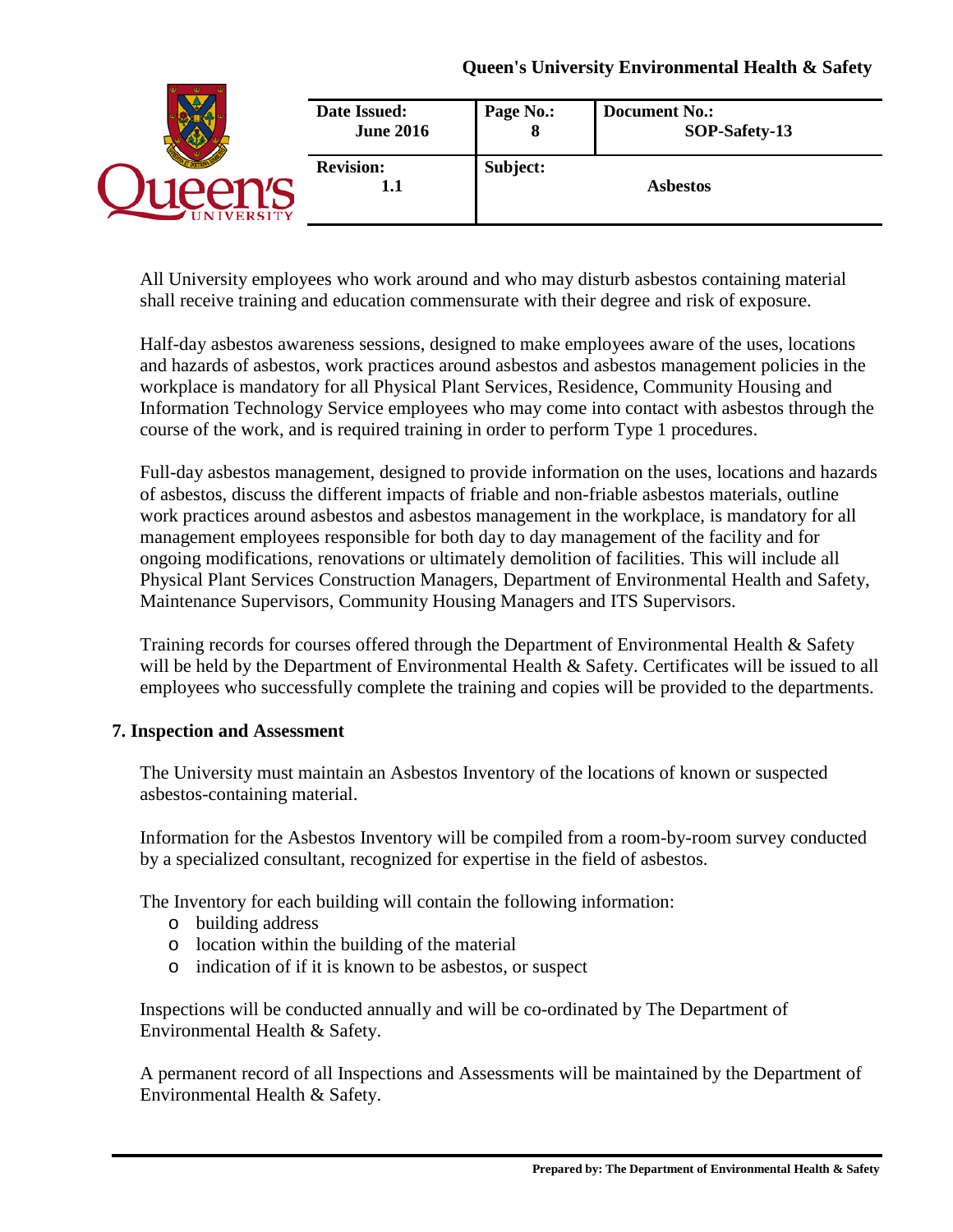|                 | Date Issued:            | Page No.: | <b>Document No.:</b> |
|-----------------|-------------------------|-----------|----------------------|
|                 | <b>June 2016</b>        | Q         | SOP-Safety-13        |
| <b>IVERSITY</b> | <b>Revision:</b><br>1.1 | Subject:  | <b>Asbestos</b>      |

#### **8. Sampling**

The Department of Environmental Health & Safety will perform sampling on material suspected of containing asbestos, and will maintain documentation of the results of all testing. Asbestos can be found in a wide variety of materials (Appendix A).

Sampling frequency shall be in accordance with Ontario Regulation 278/05, subsection 3(3), Table 1 - Bulk Material Samples.

The procedure for sampling shall be as follows:

- Personal Protective Equipment (as required) will be worn by the person obtaining the sample.
- Remove a piece of the suspect material with the fingers (gloves must be worn) and place into a small zip lock bag or plastic vial.
- Encapsulate or cover hole after sampling (encapsulant or duct tape).
- Label container.
- Document pertinent information including: building/tunnel location, date, room and area sampled (photographs may be used also).

Samples will be sent to a laboratory which is accredited by the National Institute for Standards and Technology, National Voluntary Laboratory Accreditation Program (NVLAP) or the AIHA Laboratory Accreditation Program (IHLAP).

The laboratory will provide the Department of Environmental Health  $\&$  Safety with a Certificate of Analysis which will provide documentation of test procedures used, and results of testing.

Information from the Certificate of Analysis will be included in the Asbestos Inventory.

#### **9. Repair and Maintenance**

Hazard evaluations will be conducted to prioritize the criteria, and list areas which require asbestos abatement/remediation.

To assist in the hazard evaluation, the following factors related to a given asbestos-containing material are to be considered:

- the condition of the material
- the accessibility of the material to area occupants
- the level of activity and movement in the area of the material
- the degree of friability of the material
- asbestos content of the material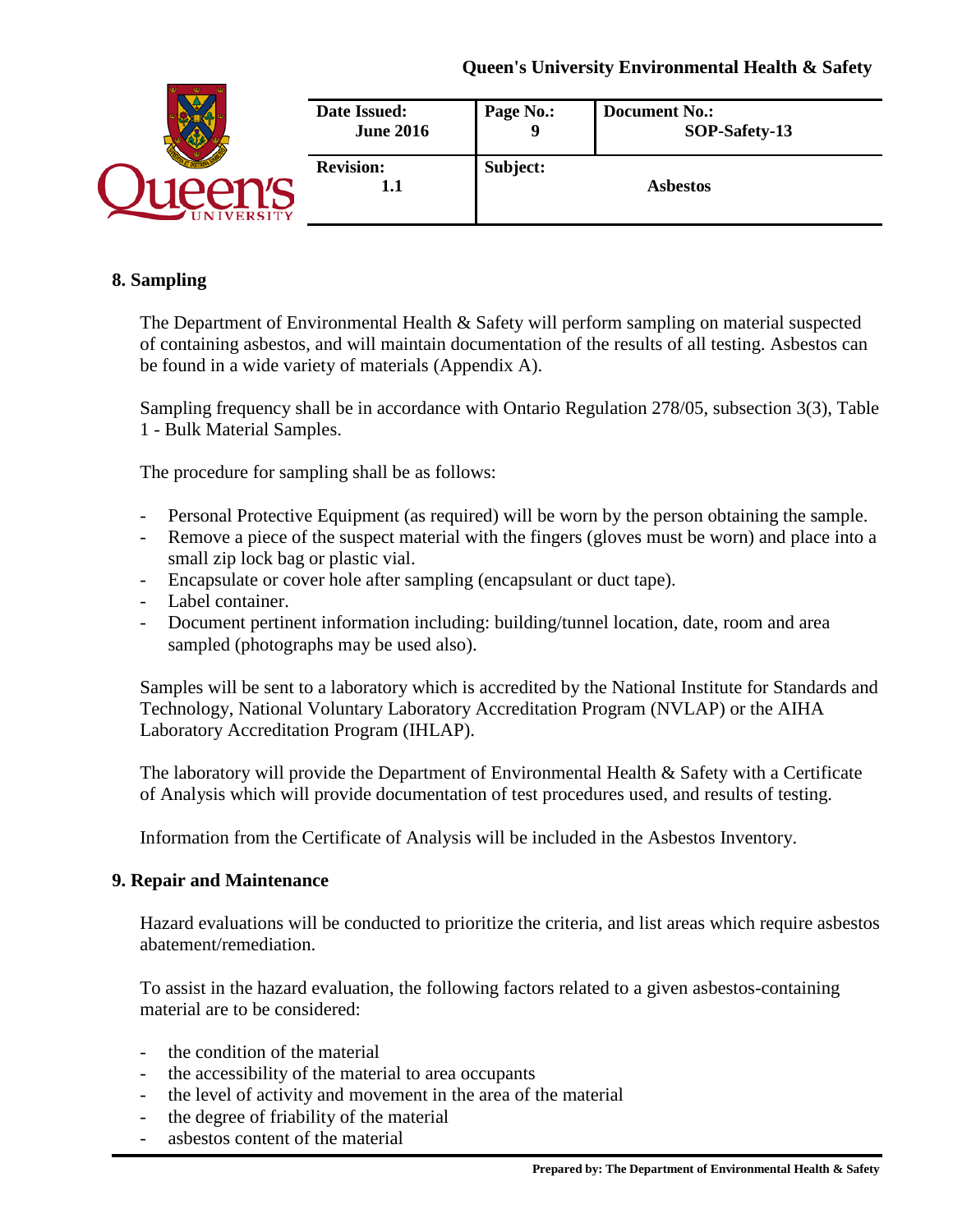|                | Date Issued:            | Page No.: | <b>Document No.:</b> |
|----------------|-------------------------|-----------|----------------------|
|                | <b>June 2016</b>        | 10        | SOP-Safety-13        |
| <b>VERSITY</b> | <b>Revision:</b><br>1.1 | Subject:  | <b>Asbestos</b>      |

- the type of asbestos
- the location of the material (ex: in a supply or return air plenum)
- the degree of exposed surface area of the material
- the presence of water damage

A formal request for repair and maintenance will be forwarded from the Department of Environmental Health & Safety to the appropriate Department Head, Manager or Supervisor, based on the hazard evaluation. Photographs may be used to help identify specific areas which require abatement/remediation.

The Department of Environmental Health & Safety will maintain documentation of Requests for Repair, Documentation of repairs completed, Bill of Ladings for asbestos removal and reevaluations.

**Revision History:**  March 2008 – Initial Release June 2016 – Updated Release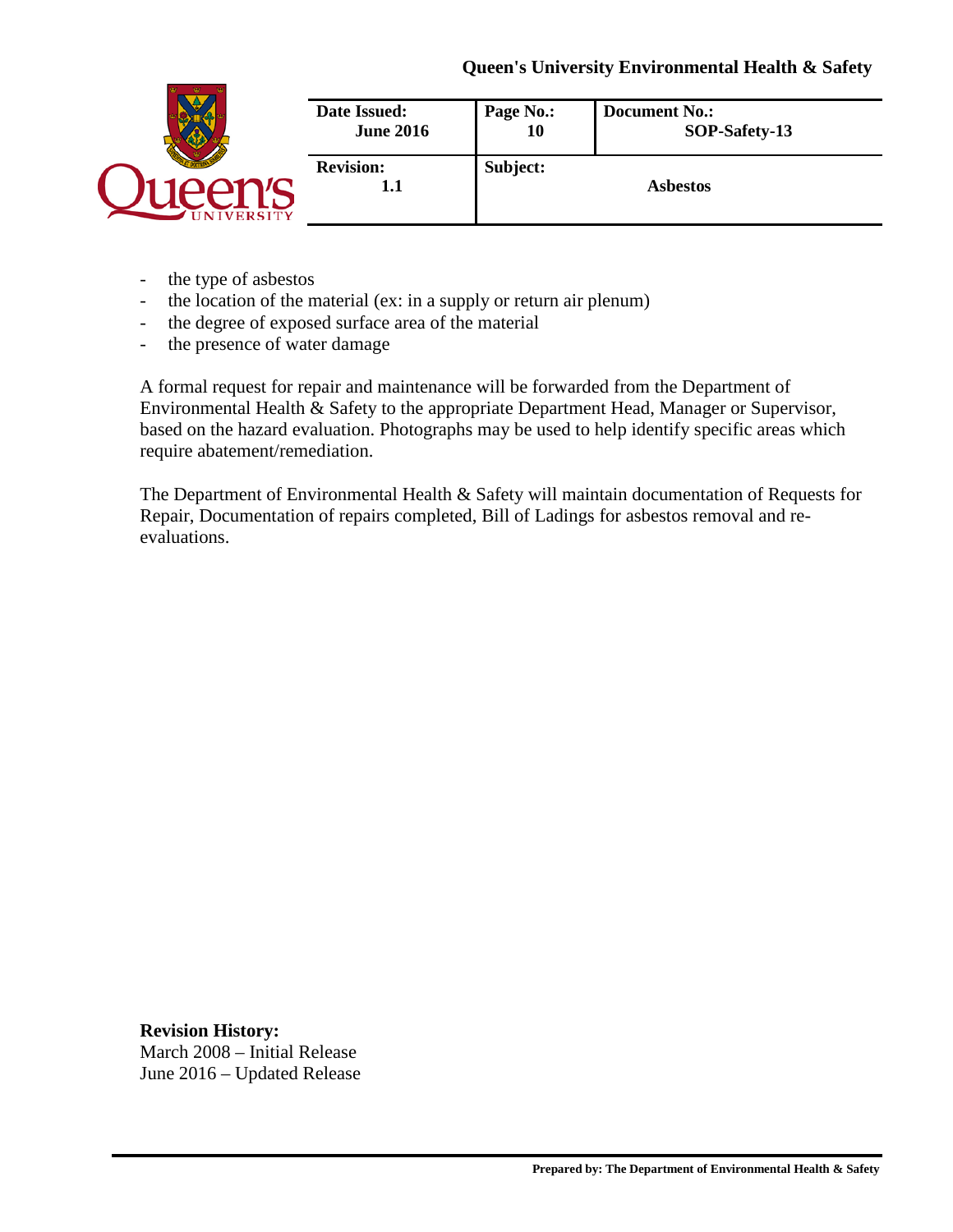|               | Date Issued:<br><b>June 2016</b> | Page No.: | <b>Document No.:</b><br>SOP-Safety-13 |
|---------------|----------------------------------|-----------|---------------------------------------|
| <b>ERSITY</b> | <b>Revision:</b><br>1.1          | Subject:  | <b>Asbestos</b>                       |

### **APPENDIX A**

### **USES OF ASBESTOS IN BUILDINGS**

Asbestos has been widely used in buildings and some uses continue today. The following list does not include every product/material that may contain asbestos. It is intended as a general guide to show which types of materials may contain asbestos.

- 
- 
- 
- 
- 
- Vinyl Sheet Flooring Cooling Towers
- 
- Ceiling Tiles and Lay-in panels Heating and Electrical Ducts
- 
- Decorative Plaster Electrical Cloth
- 
- Spray-Applied Insulation Roof Shingles
- Blown-in Insulation Roofing felt
- Fireproofing Materials Base Flashing
- 
- Chalkboards  **Fire Doors**
- High temperature Gaskets Caulking/Putties
- Laboratory Hoods/Table Tops Adhesives
- Laboratory Gloves Wallboard
- 
- 
- Elevator Equipment Panels Spackling Compounds
- Mechanical System Insulation
- Cement pipes Elevator Brake Shoes
- Cement wallboard  **HVAC Duct Insulation**
- Cement Siding Boiler Insulation
- Asphalt Floor Tile  **Breaching Insulation**
- Vinyl Floor Tile  **Ductwork Flexible Fabric Connections** 
	-
- Floor Backing The Insulation Pipe Insulation
	-
- Acoustical Plaster  $\blacksquare$ 
	-
- Textured Paints/Coatings Electric Wiring Insulation
	-
	-
	-
- Taping compounds  **Thermal paper products** 
	-
	-
	-
	-
- Fire Blankets  **Joint Compounds**
- Fire Curtains  **Vinyl Wall Coverings** 
	-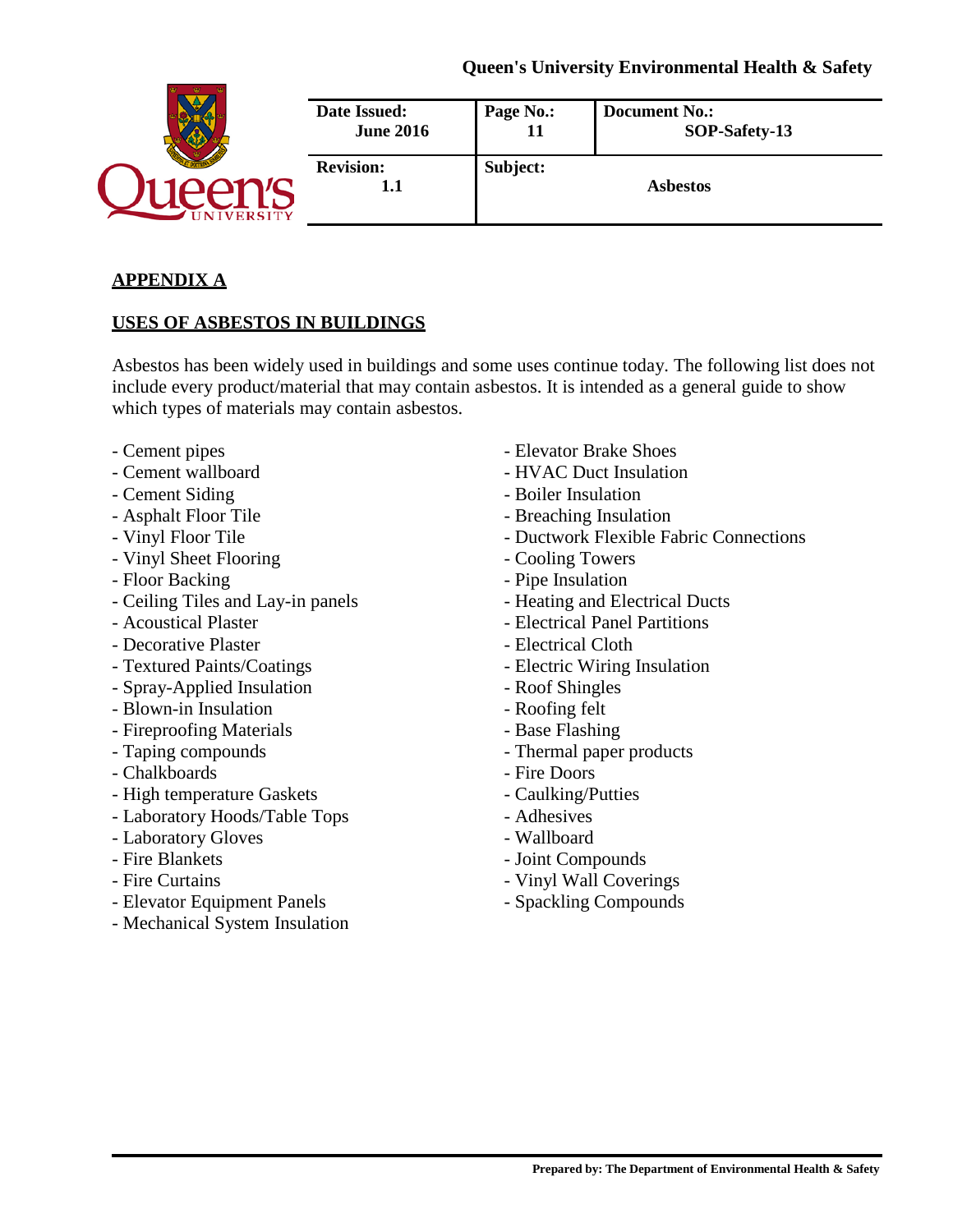|                | Date Issued:            | Page No.: | <b>Document No.:</b> |
|----------------|-------------------------|-----------|----------------------|
|                | <b>June 2016</b>        | 12        | SOP-Safety-13        |
| <b>VERSITY</b> | <b>Revision:</b><br>1.1 | Subject:  | <b>Asbestos</b>      |

#### **APPENDIX B**

### **ASBESTOS SAMPLING REQUISITION**

This form must be completed by Physical Plant Services Construction Project Manager, Manager, Supervisor or representative, and forwarded to the Department of Environmental Health & Safety along with floor plan. Sampling will only be conducted on areas **not** formally identified, or listed as suspect material on the Asbestos Inventory database.

| Project Co-ordinator or Manager:  | Telephone No:                                 |  |
|-----------------------------------|-----------------------------------------------|--|
| Project Title/Description:        |                                               |  |
| <b>Building Name/Description:</b> |                                               |  |
| <b>Building Name:</b>             | Turnaround Time:<br>Regular $\square$<br>Rush |  |
| Room No:                          | Room Name/Description:                        |  |
| Date of Request:                  | <b>Anticipated Start Date:</b>                |  |
| Material To Be Sampled:           |                                               |  |
|                                   |                                               |  |
|                                   |                                               |  |
|                                   |                                               |  |
|                                   |                                               |  |
|                                   |                                               |  |
|                                   |                                               |  |
|                                   |                                               |  |
|                                   |                                               |  |
|                                   |                                               |  |
|                                   |                                               |  |
|                                   |                                               |  |
|                                   |                                               |  |
|                                   |                                               |  |
|                                   |                                               |  |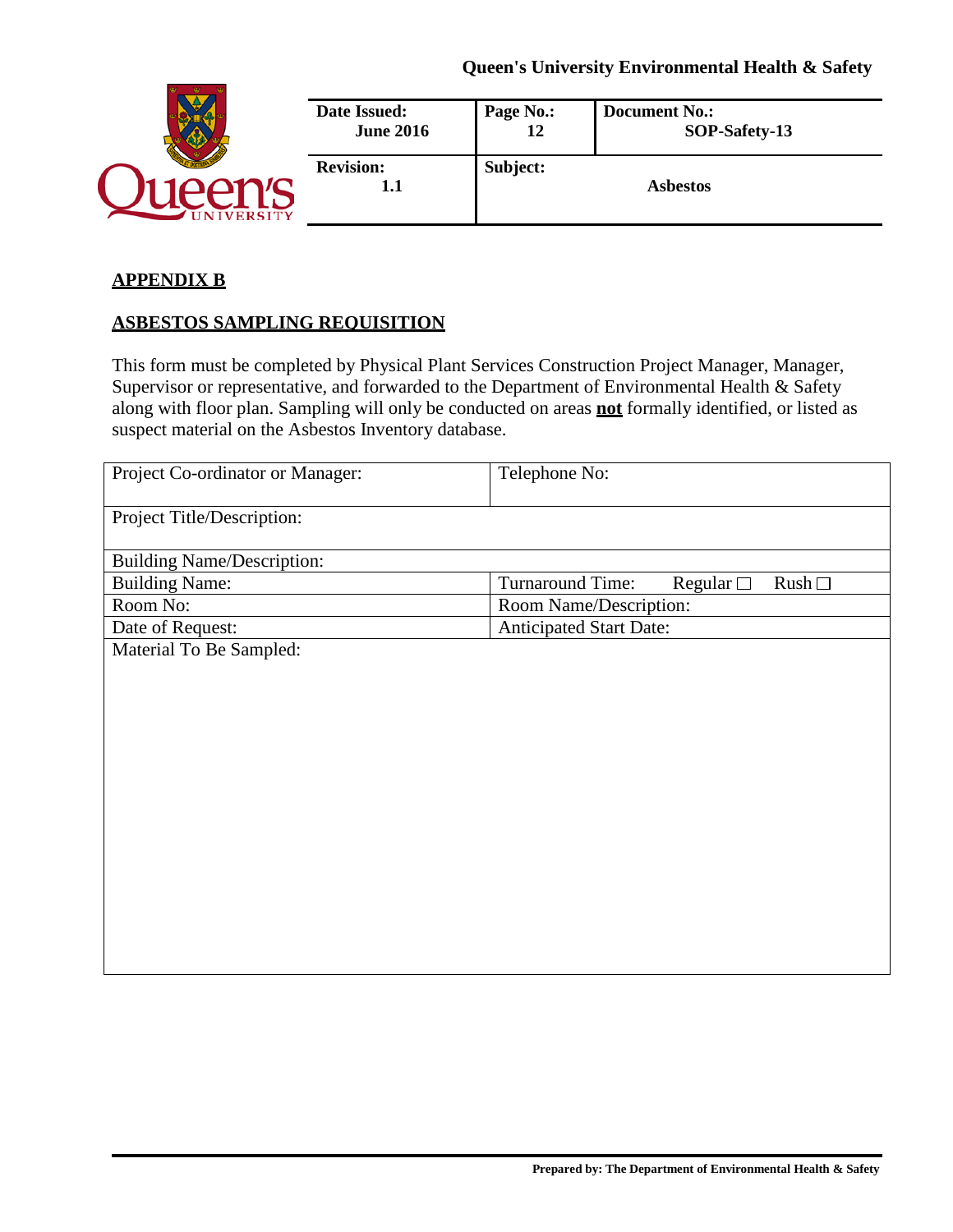|                 | Date Issued:            | Page No.: | <b>Document No.:</b> |
|-----------------|-------------------------|-----------|----------------------|
|                 | <b>June 2016</b>        | 13        | SOP-Safety-13        |
| <b>IVERSITY</b> | <b>Revision:</b><br>1.1 | Subject:  | <b>Asbestos</b>      |

# **AUTHORIZATION**

The following section is to be completed by the Department requesting sampling of suspected asbestos-containing material:

Name: Date: Date: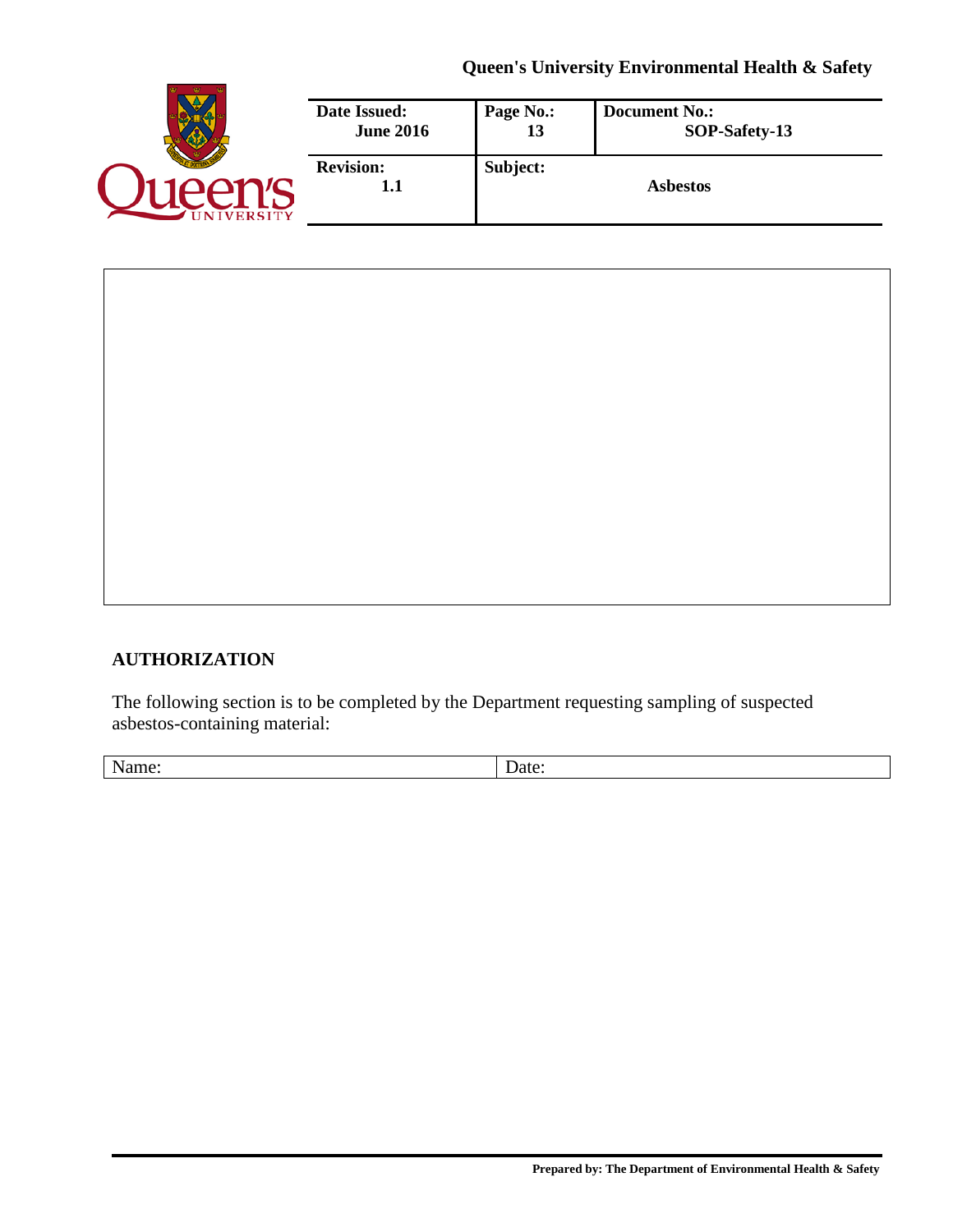|                | Date Issued:            | Page No.: | <b>Document No.:</b> |
|----------------|-------------------------|-----------|----------------------|
|                | <b>June 2016</b>        | 14        | SOP-Safety-13        |
| <b>VERSITY</b> | <b>Revision:</b><br>1.1 | Subject:  | <b>Asbestos</b>      |

### **APPENDIX C**

### **ASBESTOS WORK REQUISITION/PERMIT**

This form must be completed by Physical Plant Services Construction Project Manager, Manager, Supervisor or representative, and forwarded to the Department of Environmental Health & Safety along with floor plan, prior to the commencement of any asbestos work. Ensure the work DOES NOT commence until a signed and authorized permit is obtained. In the event of an Emergency or cutting an access hole (less than 1 metre squared) paperwork should be submitted immediately following completion of Emergency Removal or cutting of the access hole.

| Project Co-ordinator or Manager:      | Telephone No:                  |
|---------------------------------------|--------------------------------|
| Project Title/Description:            |                                |
| <b>Building Name/Description:</b>     |                                |
| Room No:                              | Room Name/Description:         |
| Date of Request:                      | <b>Anticipated Start Date:</b> |
| <b>Anticipated Completion Date:</b>   |                                |
| Description of Work Being Undertaken: |                                |
|                                       |                                |
|                                       |                                |
|                                       |                                |
|                                       |                                |
|                                       |                                |
|                                       |                                |
|                                       |                                |
|                                       |                                |
|                                       |                                |
|                                       |                                |
|                                       |                                |
|                                       |                                |
|                                       |                                |
|                                       |                                |
| <b>Contractor Information</b>         | Contact:                       |
| (Completing the Work)                 |                                |
|                                       | Phone No:                      |
|                                       |                                |
|                                       |                                |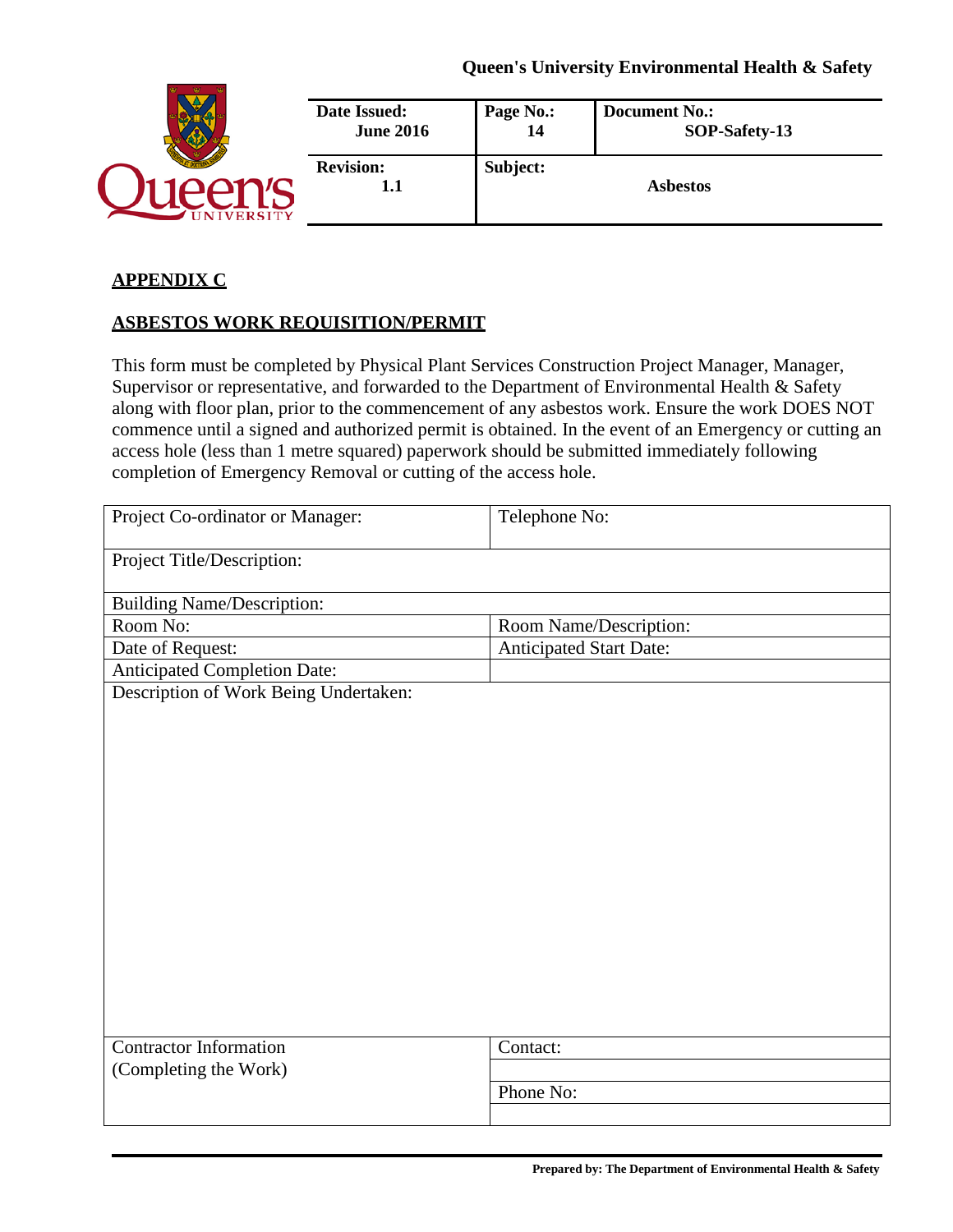|                 | Date Issued:            | Page No.: | <b>Document No.:</b> |
|-----------------|-------------------------|-----------|----------------------|
|                 | <b>June 2016</b>        | 15        | SOP-Safety-13        |
| <b>IVERSITY</b> | <b>Revision:</b><br>1.1 | Subject:  | <b>Asbestos</b>      |

### **ASBESTOS PROCEDURES**

(Check applicable Removal Type)

( )Type 1 Removal or Repairs

( )Type 2 Removal or Repairs

( )Type 3 Removal or Repairs

Project Specifics – Include Safety Measures being used

#### **RESTRICTIONS:**

(Check all applicable)

| Restricted Hours of Work        | <b>Specify Hours:</b>    |
|---------------------------------|--------------------------|
| Weekend Work                    | <b>Specify Hours:</b>    |
| <b>Occupant Access Required</b> | Specify Areas/Equipment: |
| HVAC Shut Down                  | Specify Hours and Zones: |
| Other Systems Shut Down         | Specify:                 |
| Other:                          |                          |

# **AUTHORIZATION**

The following section is to be completed by the Department of Environmental Health and Safety:

| Name:                           | Date: | Signature: |
|---------------------------------|-------|------------|
| <b>Additional Restrictions:</b> |       |            |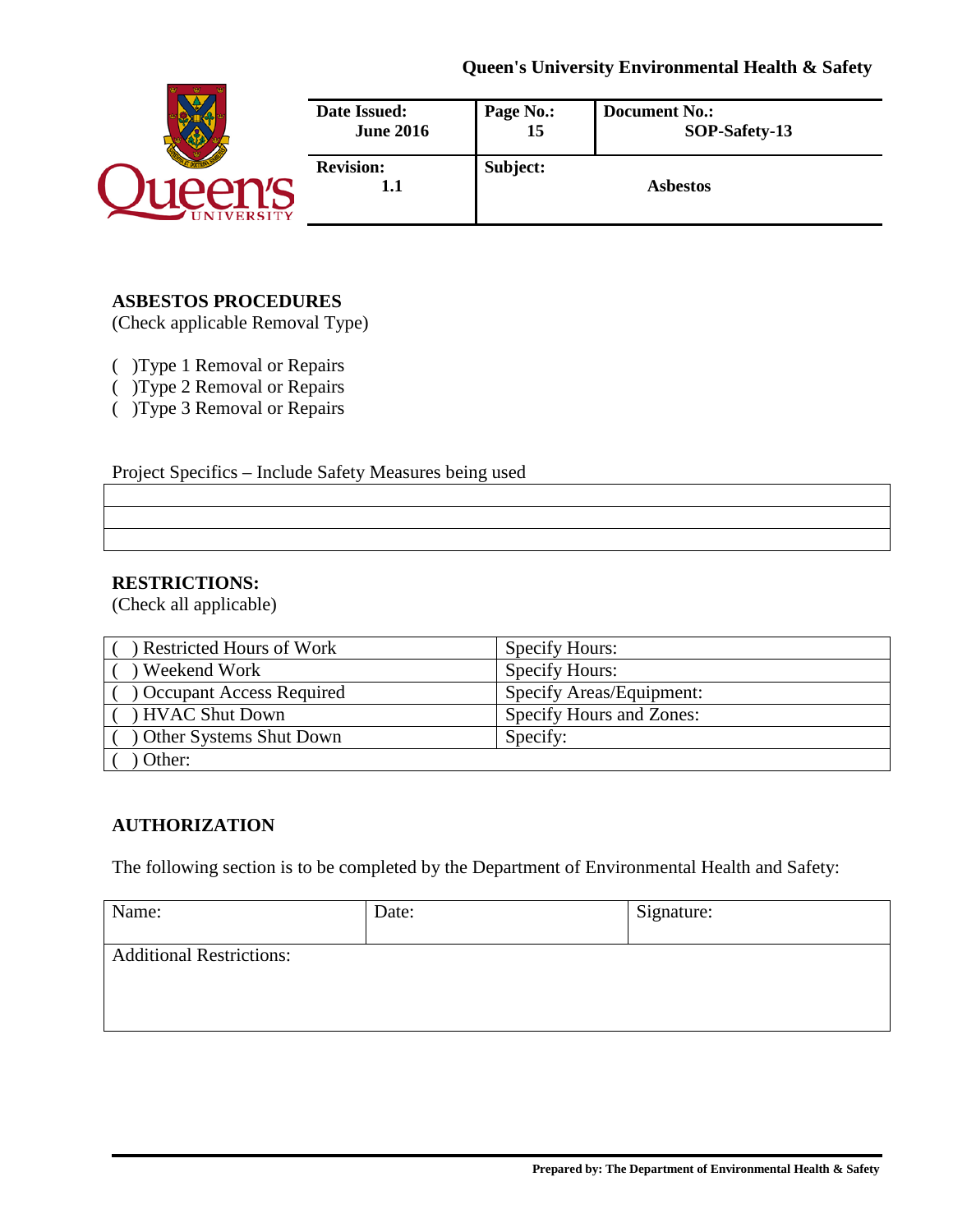|                 | <b>Date Issued:</b>     | Page No.: | <b>Document No.:</b> |
|-----------------|-------------------------|-----------|----------------------|
|                 | <b>June 2016</b>        | 16        | SOP-Safety-13        |
| <b>IVERSITY</b> | <b>Revision:</b><br>1.1 | Subject:  | <b>Asbestos</b>      |

### **APPENDIX D**

# **CONTRACTOR QUALIFICATIONS**

Only those contractors with established reputations for quality workmanship in the field of asbestos control and remediation will be considered for work at any Queen's University owned or occupied facility.

Before a contractor may be considered for work at any Queen's University owned or occupied facility, the contractor must first be able to demonstrate compliance with all of the following requirements.

( ) The firm and all supervisory staff must have a minimum of three (3) years prior experience in the field of asbestos control and remediation.

( ) All supervisory staff must have a recognized certificate proving attendance at an asbestos removal training course (2 day minimum duration).

( ) The firm must carry and/or be able to provide Commercial General Liability Insurance endorsed specifically to provide coverage in respect of any claim arising from the exposure, clean-up, removal, containment, testing or monitoring of asbestos. Said policy must provide coverage in an amount not less than two (2) million dollars (\$2,000,000.00) per occurrence and must also be issued on an Occurrence-based form.

( ) The firm must provide a valid WSIB Clearance Certificate for the period of time that the work is occurring.

( ) The firm must provide information outlining the company's Health and Safety Program including an indicator of their accident frequency in comparison to their WSIB Rate Group.

( ) Be licensed to transport asbestos waste and/or demonstrate that sufficient arrangements have been secured with a licensed waste hauler to ensure proper handling and final disposal of all waste at a licensed landfill site.

( ) Provide proof that all employees have had instruction on the hazards of asbestos exposure, the use of respirators and training on all other aspects of asbestos controls and procedures.

( ) Provide proof that all employees (workers and supervisors) who will be involved in Type 3 Asbestos work have received training in accordance with O. Regulation 278/05 under the Occupational Health and Safety Act.

( ) Provide written acknowledgement that they have read and will comply with the requirements of the Ontario Regulation respecting Asbestos on Construction Projects and in Building and Repair Operations and the University Asbestos Standard Operating Procedure.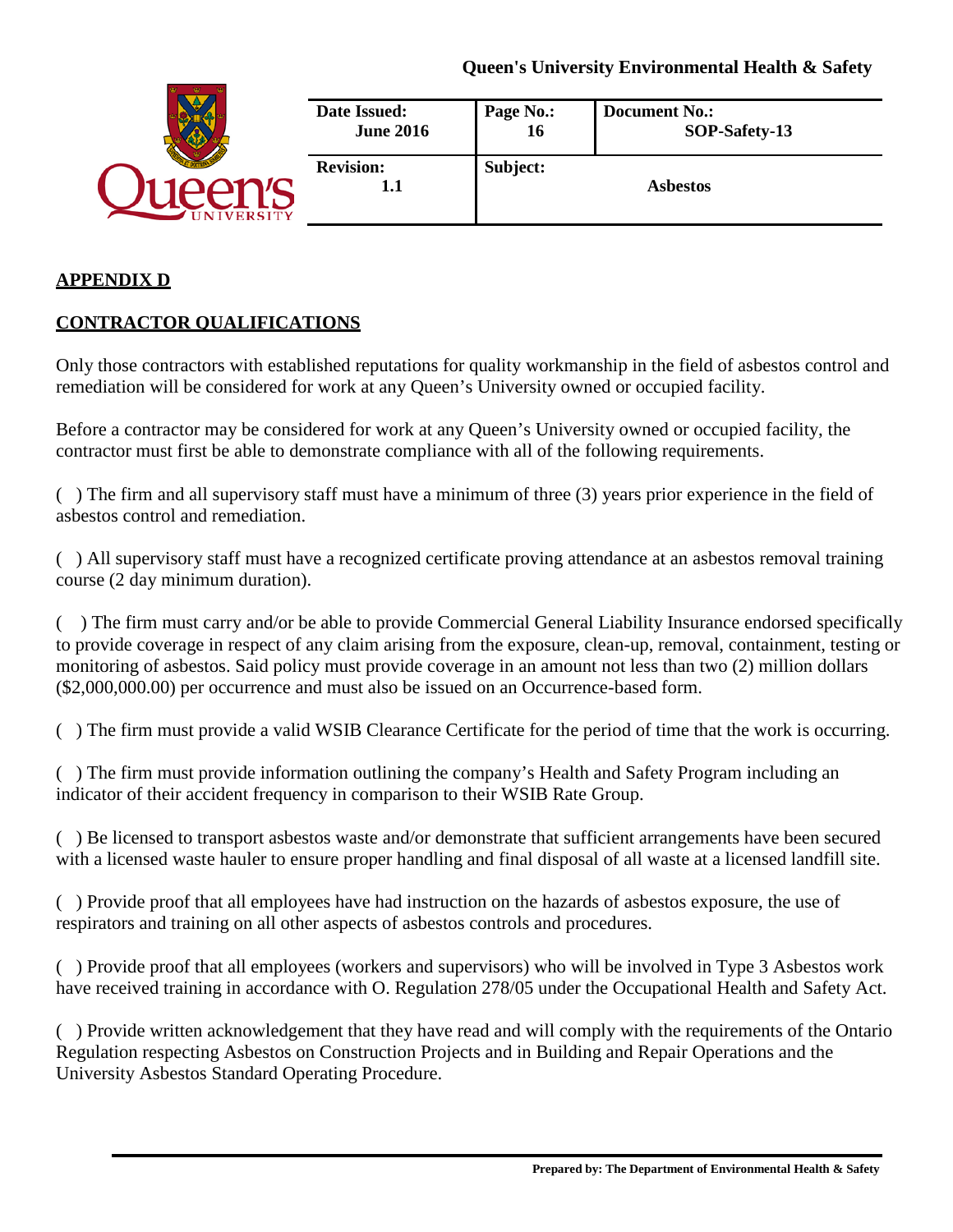|                  | Date Issued:            | Page No.: | <b>Document No.:</b> |
|------------------|-------------------------|-----------|----------------------|
|                  | <b>June 2016</b>        | 17        | SOP-Safety-13        |
| <b>NIVERSITY</b> | <b>Revision:</b><br>1.1 | Subject:  | <b>Asbestos</b>      |

# **APPENDIX E**

# **TYPE 1 REMOVAL PROCEDURES**

The Measures and Procedure to be taken in Type 1 tasks can be summarized as follows:

- 1. Before beginning work, visible dust shall be removed with a damp cloth or a vacuum equipped with a HEPA filter from any surface in the work area, including the thing to be worked on, if the dust on that surface is likely to be disturbed.
- 2. The spread of dust from the work area shall be controlled by measures appropriate to the work to be done including the use of drop sheets of polyethylene or other suitable material that is impervious to asbestos.
- 3. In the case of removal of drywall with asbestos-containing joint compound (or assumed) the material shall be wetted before and kept wet during the work to control the spread of dust or fibres, unless wetting would create a hazard or cause damage.
- 4. A wetting agent shall be added to water that is to be used to control the spread of dust and fibres.
- 5. Frequently and at regular intervals during the doing of the work and immediately on completion of the work,
	- i. dust and waste shall be cleaned up and removed using a vacuum equipped with a HEPA filter, or by damp mopping or wet sweeping, and placed in an asbestos waste container and
	- ii. drop sheets shall be wetted and placed in an asbestos waste container, as soon as practicable after subparagraph I has been complied with.
- 6. Drop sheets shall not be reused.
- 7. After the work is completed, polyethylene sheeting and similar materials used for barriers and enclosures shall not be reused, but shall be wetted and place in an asbestos waste container.
- 8. After the work is completed, barriers and portable enclosures that will be reused shall be cleaned, by using a vacuum equipped with a HEPA filter or by damp wiping,
- 9. Barriers and portable enclosures shall not be reused unless they are rigid and can be cleaned thoroughly.
- 10. Compressed air shall not be used to clean up and remove dust from any surface.
- 11. Eating, drinking, chewing or smoking shall not be permitted in the work area.
- 12. If a worker requests that the employer provide a respirator to be used by the worker, the employer shall provide the worker with a NIOSH approved air purifying half mask respirator with high efficiency (100 rating) filters, and the worker shall wear and use the respirator.
- 13. If a worker requests that the employer provide protective clothing to be used by the worker, the employer shall provide the worker with head, full body and footwear protective clothing.